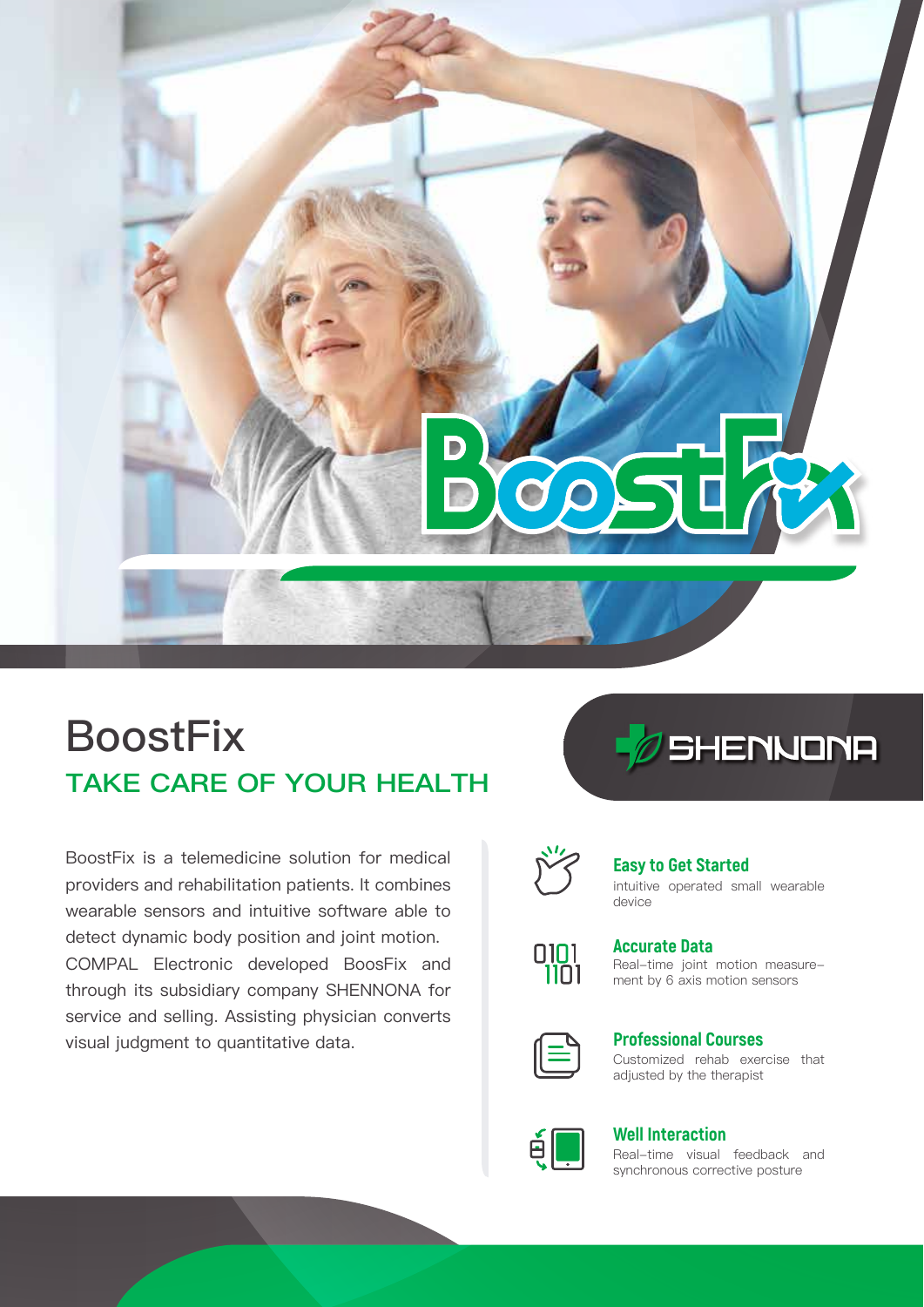

## **Description**

BoostFix able to measure the joint angle and position accurately with its 6-axis IMU sensors. The physician can prescribe the customization rehab program with specific rehab exercises, action angles, repetitions, and tolerance settings. It also enables the rehab patient to collect the motion data and performance record that allowing physicians to effectively monitoring the rehabilitation process.



## **APP Function**



*D* SHENNONA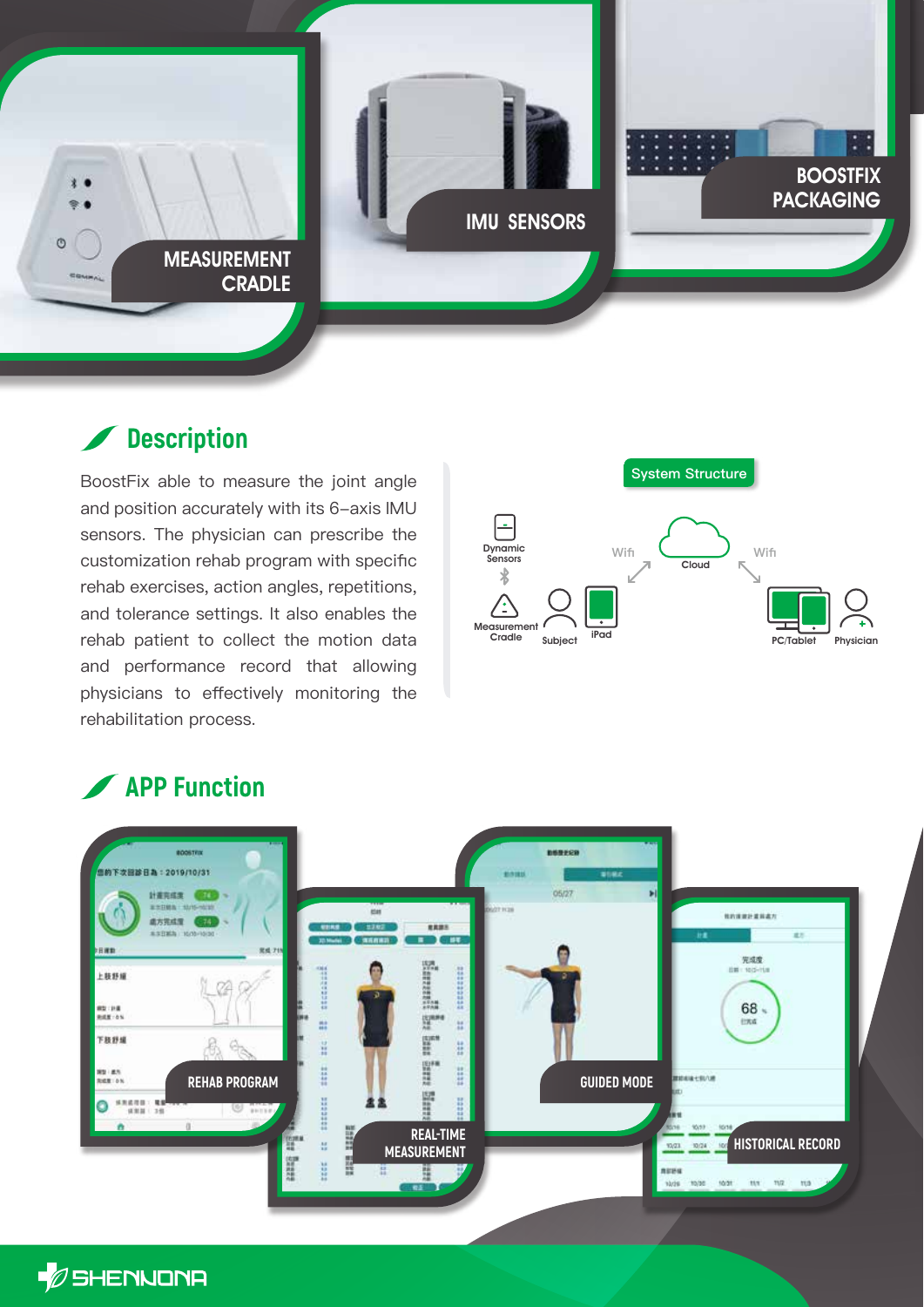$\mathscr{D}$ SHENNONA

## **Application Field**

**Remote Rehabilitation**

Postoperative home rehabilitation program



Various rehabilitation course for specific body parts **Rehabilitation Course**



Shoulder disorder evaluation and risk assessment **Joint functional Assessment**



Daily health management promotion **Self-Health Training**







## **Medical certification**



**TFDA GMP**









**ISO13485**